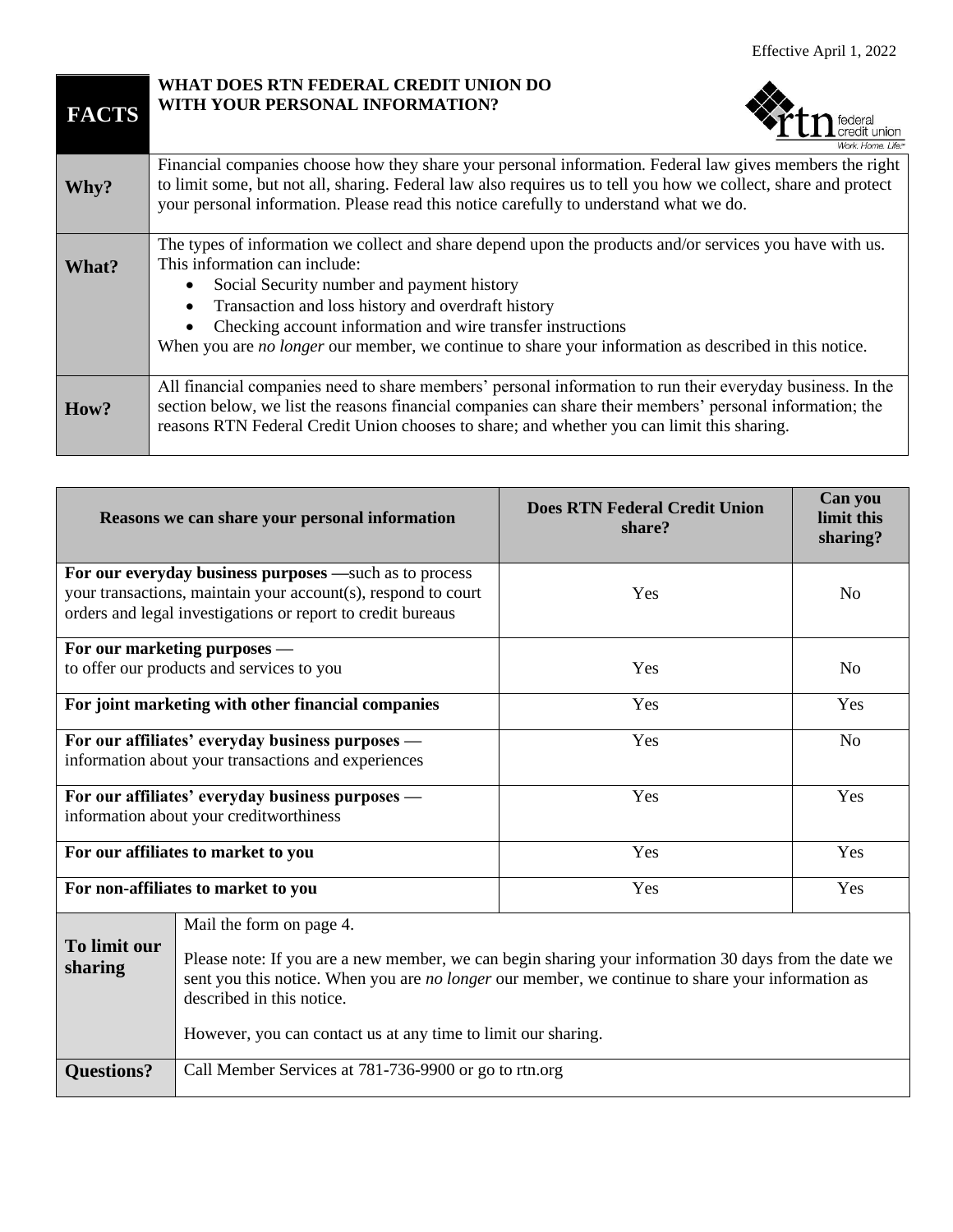| Page 2                                                                                   |                                                                                                                                                                                                                                                                                                                                                             |  |  |
|------------------------------------------------------------------------------------------|-------------------------------------------------------------------------------------------------------------------------------------------------------------------------------------------------------------------------------------------------------------------------------------------------------------------------------------------------------------|--|--|
| Who we are                                                                               |                                                                                                                                                                                                                                                                                                                                                             |  |  |
| Who is providing this notice                                                             | RTN Federal Credit Union, 600 Main Street, Waltham, Massachusetts 02452                                                                                                                                                                                                                                                                                     |  |  |
| What we do                                                                               |                                                                                                                                                                                                                                                                                                                                                             |  |  |
| <b>How does RTN Federal Credit</b><br>Union protect my personal<br>information?          | To protect your personal information from unauthorized access and use, we use<br>security measures that comply with federal law. These measures include<br>computer safeguards and secured files and buildings.                                                                                                                                             |  |  |
| <b>How does RTN Federal Credit</b><br>Union collect my personal<br>information?          | We collect your personal information, for example, when you<br>• open an account and/or apply for a loan<br>• make a wire transfer<br>• give us your income information and show us your government-issued ID<br>We also collect information from others, such as credit bureaus, affiliates and<br>other companies.                                        |  |  |
| Why can't I limit sharing?                                                               | Federal law gives you the right to limit only<br>• sharing for affiliates' everyday business purposes — information about your<br>creditworthiness<br>• affiliates from using your information to market to you<br>• sharing for non-affiliates to market to you<br>State laws and individual companies may give you additional rights to limit<br>sharing. |  |  |
| What happens when I limit sharing<br>for an account I hold jointly with<br>someone else? | Your choices will apply to everyone on the account.                                                                                                                                                                                                                                                                                                         |  |  |

┑

| Definitions            |                                                                                                                                                                                                                                    |
|------------------------|------------------------------------------------------------------------------------------------------------------------------------------------------------------------------------------------------------------------------------|
| <b>Affiliates</b>      | Companies related by common ownership or control. They can be financial and<br>nonfinancial companies.<br>• Our three affiliates are RTN Financial & Retirement Group, RTN Insurance<br>Agency LLC and RTN Realty Advisors LLC.    |
| <b>Non-affiliates</b>  | Companies not related by common ownership or control. They can be financial<br>and nonfinancial companies<br>• Non-affiliates we share with can include insurance companies, mortgage<br>companies and direct marketing companies. |
| <b>Joint marketing</b> | A formal agreement between nonaffiliated financial companies that together<br>market financial products or services to you<br>• Our joint marketing partners include insurance companies.                                          |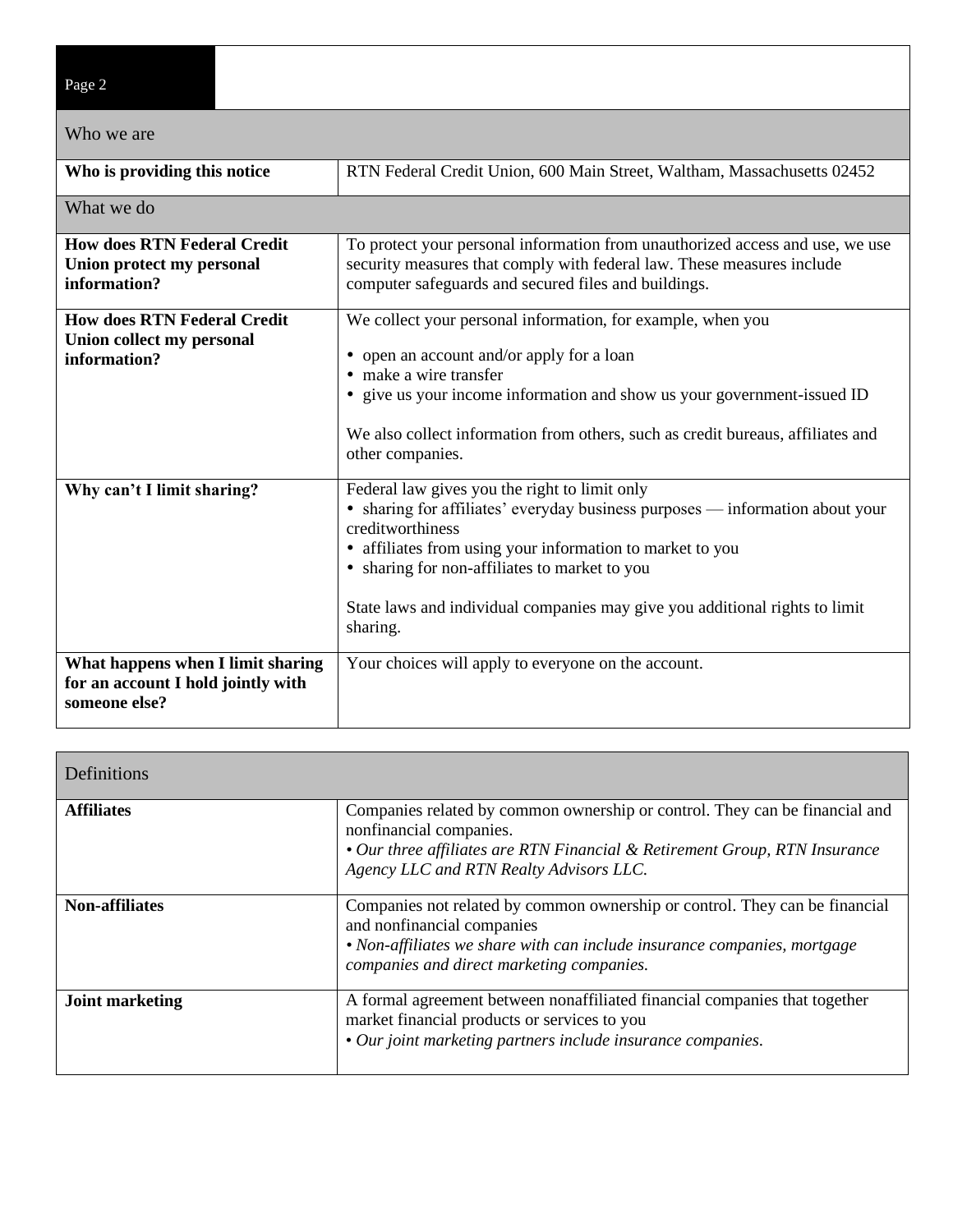Other Important Information

## **For Alaska, Illinois, Maryland and North Dakota Members.**

We will not share personal information with nonaffiliates either for them to market to you or for joint marketing – without your authorization.

**For California Members.** We will not share personal information with nonaffiliates either for them to market to you or for joint marketing – without your authorization. We will also limit our sharing of personal information about you with our affiliates to comply with all California privacy laws that apply to us.

**For Massachusetts, Mississippi and New Jersey Members.** We will not share personal information from deposit or share relationships with nonaffiliates either for them to market to you or for joint marketing – without your authorization.

**For Vermont Members**. We will not share personal information with nonaffiliates for them to market to you without your authorization and we will not share personal information with affiliates or for joint marketing about your creditworthiness without your authorization.